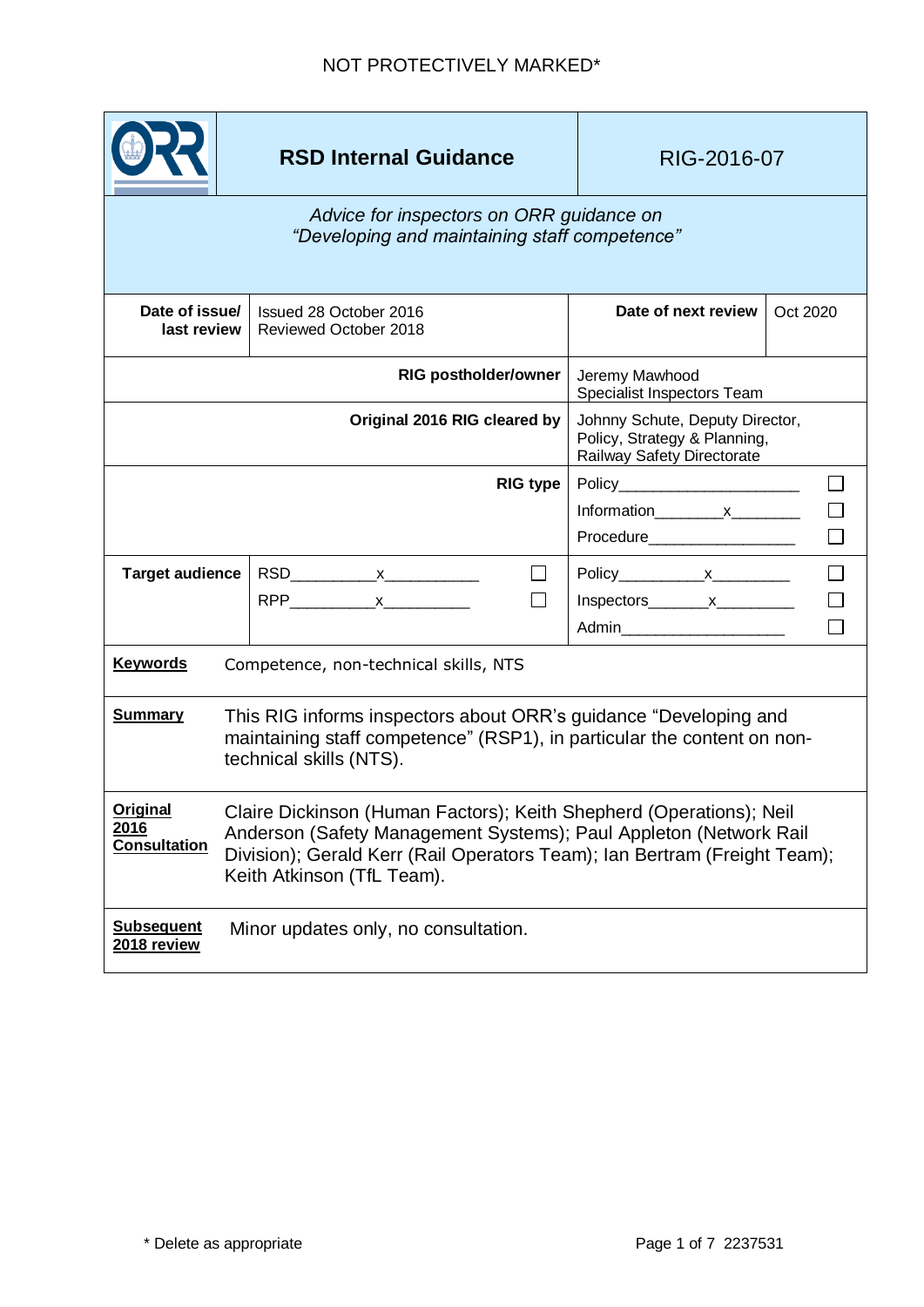| <b>Detail</b> |    | 1. ORR's guidance booklet RSP1 "Developing and maintaining staff<br>competence" was originally published by HSE in 2002 following extensive<br>development by industry representatives. It was well received in the rail<br>industry (and indeed other industries) as outlining good practice in managing<br>competence. In 2007, it was updated to take account of the new ROGS<br>Regulations' requirements on staff competence and fitness.                                                                                                                                                                                                           |  |
|---------------|----|----------------------------------------------------------------------------------------------------------------------------------------------------------------------------------------------------------------------------------------------------------------------------------------------------------------------------------------------------------------------------------------------------------------------------------------------------------------------------------------------------------------------------------------------------------------------------------------------------------------------------------------------------------|--|
|               |    | 2. RSP1 sets out the principles and features of a generic, logical competence<br>management system (CMS), consisting of five Phases, broken down into<br>fifteen generic Principles. Its generic nature makes the overall content<br>inherently "future-proof", and allows the full range of rail duty-holders adequate<br>discretion in devising competence management arrangements to suit their<br>very diverse needs.                                                                                                                                                                                                                                |  |
|               | 3. | Since the 2007 revision, ORR's efforts to ensure that rail organisations have<br>adequate competence management systems included both on-the-ground<br>inspections of CMS arrangements, and nationally-focused efforts including<br>working with RSSB to promote better integration of non-technical skills (NTS)<br>in rail organisations.                                                                                                                                                                                                                                                                                                              |  |
|               |    | 4. As part of ORR's planned programme of regularly reviewing our guidance, in<br>2016 RSP1 was updated by Specialist Inspectors Team. After internal and<br>external consultation, the clear consensus was that the generic CMS approach<br>advocated in RSP1 was fit-for-purpose due to its high-level, generic nature,<br>and the availability of comprehensive supporting guidance, especially from<br>RSSB. There were no wholesale changes to the updated RSP1, but two<br>aspects were agreed to require improvement and updating, namely:                                                                                                         |  |
|               |    | a. Adding content on the integration of non-technical skills (NTS) into<br>the CMS, including a short new Appendix 2 on NTS, plus small NTS<br>additions to each of the five RSP1 Phases.<br>General updating throughout, especially of the References section,<br>b.<br>to include in particular the suite of RSSB competence management<br>guidance published since the 2007 edition.                                                                                                                                                                                                                                                                  |  |
|               | 5. | Non-technical skills content                                                                                                                                                                                                                                                                                                                                                                                                                                                                                                                                                                                                                             |  |
|               |    | 6. Appendix 2 of the 2016 update of RSP1 outlines what NTS are, and why<br>integrating NTS into selection processes and on-going staff development is<br>important in order to properly control risks. Minor NTS additions were also<br>made in each of the five competence phases. Appendix 2 also:                                                                                                                                                                                                                                                                                                                                                     |  |
|               |    | a. Outlines that although integration of NTS in the CMS is important, it is<br>not in any way a substitute for good equipment and system design,<br>which should always remain the priority in eliminating or reducing risk;                                                                                                                                                                                                                                                                                                                                                                                                                             |  |
|               |    | b. Stresses that various classification systems have been devised for<br>NTS, and that in some of these, some of the NTS terms are more<br>closely linked to an individual's personal innate cognitive abilities,<br>behavioural preferences and personality traits (for example<br>conscientiousness, attention to detail and motivation). Such qualities<br>are less amenable to improvement by training and development, and<br>are therefore best addressed during selection. When considering how<br>best to ensure that staff have the necessary NTS for a particular role,<br>care is therefore needed to understand the relative importance of : |  |
|               |    | i. selecting individuals with appropriate personal characteristics<br>and NTS for a particular role at the outset, and;                                                                                                                                                                                                                                                                                                                                                                                                                                                                                                                                  |  |
|               |    | developing the appropriate NTS in an individual through<br>ii.                                                                                                                                                                                                                                                                                                                                                                                                                                                                                                                                                                                           |  |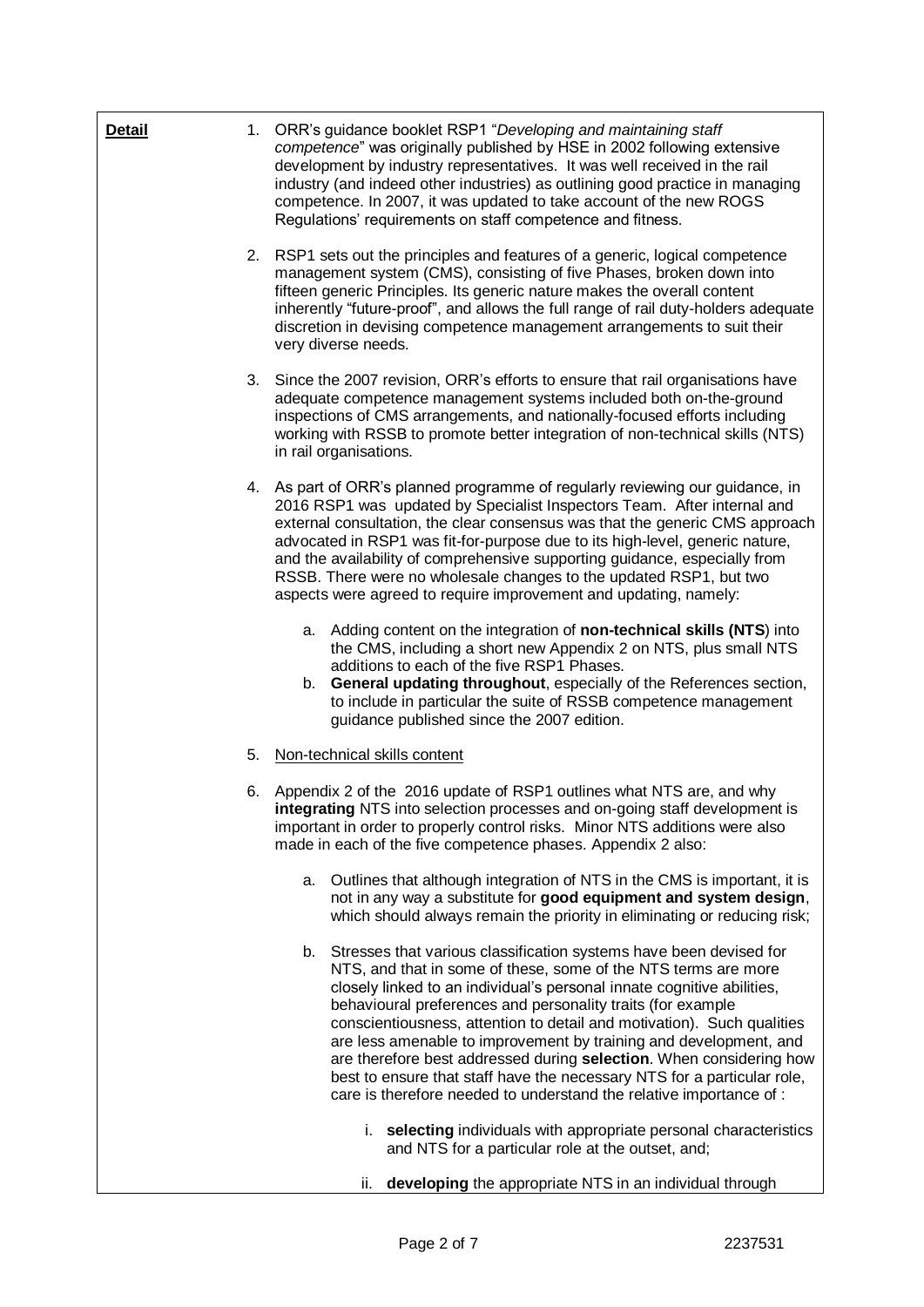#### training and development.

7. Further NTS materials from ORR inspector NTS Briefing days

At ORR's request, RSSB ran three NTS Briefing Days for ORR inspectors in spring 2014. Comprehensive materials from the briefing day are on Orrganise / Box at the following link, though inspectors should refer companies to RSSB's website to ensure the latest versions are used <https://orr.box.com/s/va76vmr0d5opbmt36r9ty6agh5t56lai>.

In addition, Network Rail outlined how they are seeking to develop improved NTS in key roles including signaller, CoSS and lookout. NR's signaller NTS development DVD-ROM "*Route to Excellence*" is available to ORR inspectors via Specialist Inspectors team.

8. Fitness.

Appendix 1 of RSP1, which outlines the main requirements on physical and medical fitness aspects of competence, now includes a reference to new, separate more detailed guidance on fitness for work drawn up by Specialist Inspectors Team's Claire Dickinson. This summarises legal aspects of fitness for work and outlines some of the issues arising from recent incidents in rail and other sectors including e.g. medical and psychological fitness and the responsibilities of individuals, employers and healthcare professionals in relation to fitness at work.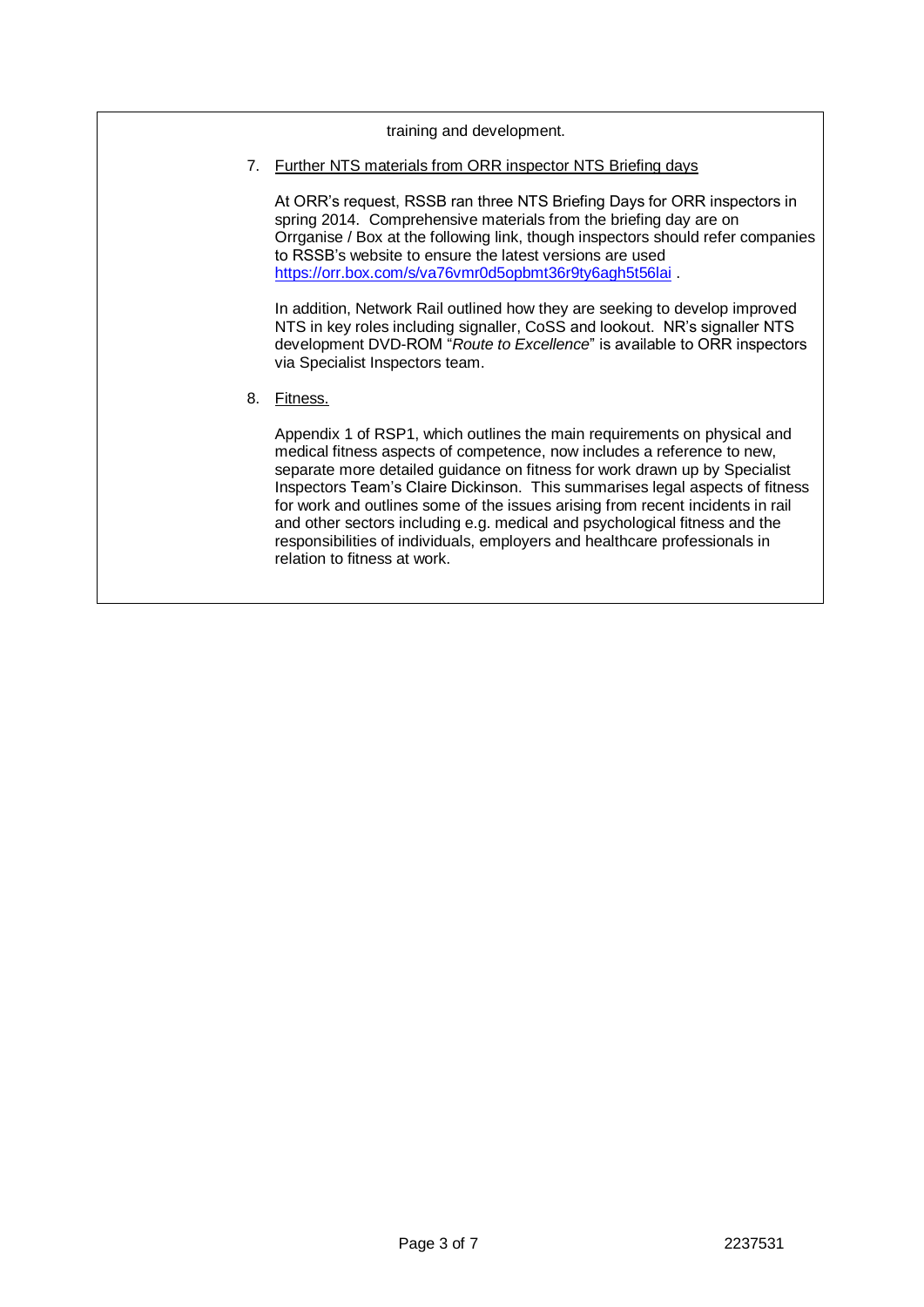| <b>Action for</b><br>inspectors: | When assessing the CMS of duty holders, inspectors are recommended to consider<br>how well the development of appropriate NTS is integrated into the CMS, especially in<br>staff carrying out ROGS safety critical work. The adapted RSSB question-set at<br>Appendix 1 of this RIG can assist inspectors making such assessments. A<br>proportionate approach should be taken - the greater the risks which could arise from<br>poor NTS, the greater the need to integrate appropriate NTS development into the<br>CMS.<br>It follows that inspectors should think about NTS, as well as technical skills, when<br>assessing duty holders against RM3 criterion OP2 on competence management.                                                                                                                                                                                                                                                                                                                                                                |
|----------------------------------|----------------------------------------------------------------------------------------------------------------------------------------------------------------------------------------------------------------------------------------------------------------------------------------------------------------------------------------------------------------------------------------------------------------------------------------------------------------------------------------------------------------------------------------------------------------------------------------------------------------------------------------------------------------------------------------------------------------------------------------------------------------------------------------------------------------------------------------------------------------------------------------------------------------------------------------------------------------------------------------------------------------------------------------------------------------|
| <b>Further</b><br>information:   | ORR Railway Safety Publication RSP1 "Developing and maintaining staff<br>competence" 2016 edition, available on ORR's website.<br>Comprehensive guidance on NTS is available to registered users on RSSB's<br>$\bullet$<br>SPARK website at http://www.rssb.co.uk/improving-industry-performance/human-<br>factors/non-technical-skills<br>Guidance on integrating NTS into wider competence management arrangements<br>$\bullet$<br>is available in RSSB's Non-technical skills integration - Good Practice Guide,<br>available at http://www.rssb.co.uk/library/improving-industry-performance/2016-<br>07-non-technical-skills-integration-good-practice-guide.pdf<br>Inspectors wishing to know more about NTS in various sectors may find useful<br>$\bullet$<br>detail in "Safety at the Sharp End - a Guide to Non-Technical Skills" by Flin,<br>O'Connor, & Crichton (Ashgate publishing, 2008).<br>ORR's 2017 Fitness for work guidance<br>For further information contact Jeremy Mawhood or Claire Dickinson in ORR's<br>Specialist Inspectors Team. |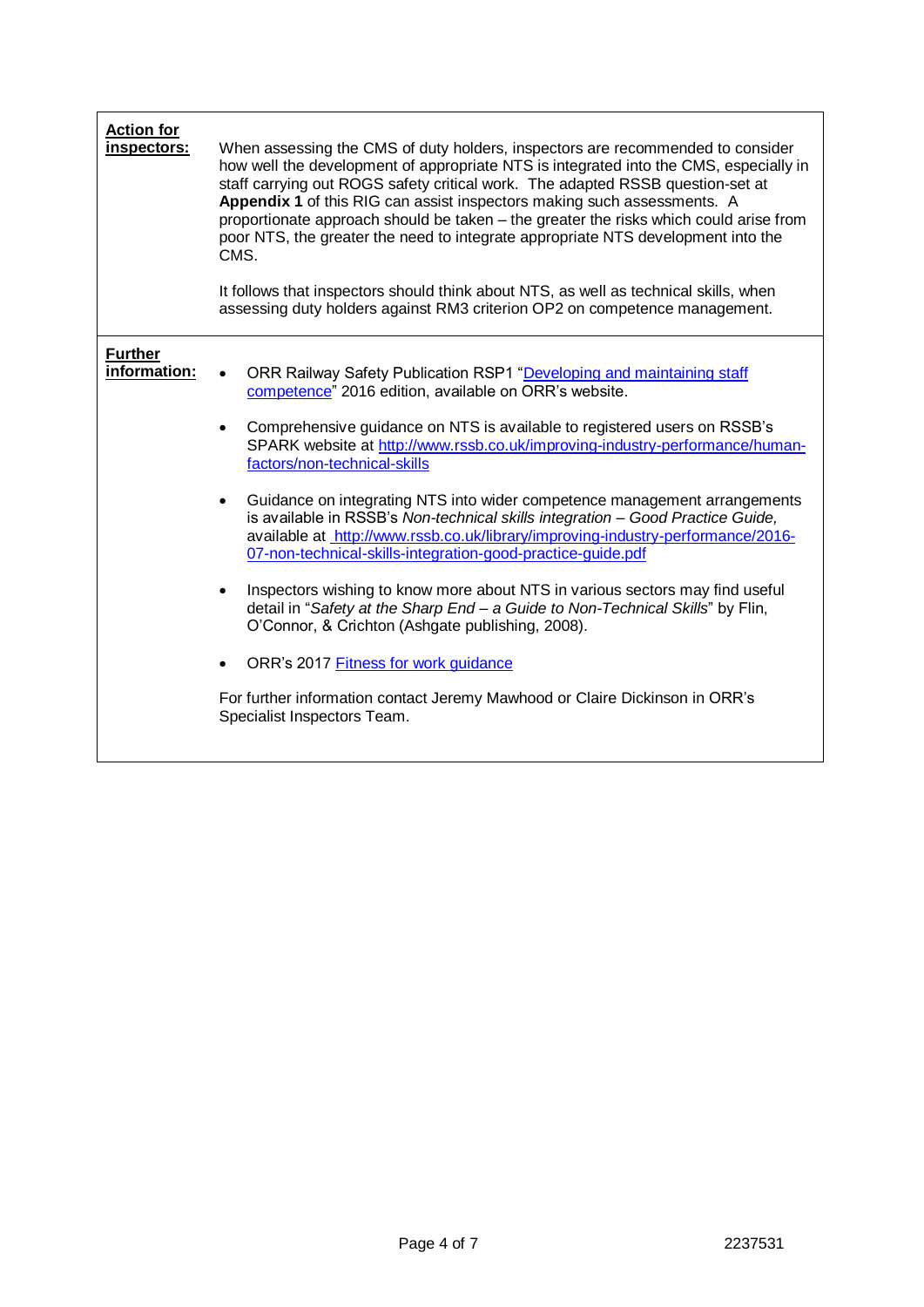# **Appendix 1 NTS integration: some evaluation questions**

The following questions can be used to help inspectors explore the extent to which NTS are integrated across a company's competence management system. The questions are listed under the five Phases used in ORR's RSP1 publication "*Developing and maintaining staff competence*", and reflect key NTS components of a competence management process.

The effective integration of NTS is a gradual process which in some cases may require a significant culture change, as well as substantial changes to competence management processes. If companies have valid reasons why they have not yet completely integrated NTS, inspectors may wish to explore what plans are in place to move forward in the next 6-12 months.

## **RSP1 PHASE 1: ESTABLISH REQUIREMENTS FOR THE CMS**

## 1. **The relevance of NTS to safety-critical roles**

| Areas to explore                                                               | <b>Comments on company arrangements</b> |
|--------------------------------------------------------------------------------|-----------------------------------------|
|                                                                                |                                         |
| a) How has the relevance of NTS to specific technical                          |                                         |
| tasks been explored and documented? Has the company                            |                                         |
| used a well-founded methodology for identifying NTS                            |                                         |
| relevant to their operations, for example the approach                         |                                         |
| outlined in "Safety at the sharp end" (Flin, O'Connor &                        |                                         |
| Crichton) or in RSSB's suite of NTS and associated                             |                                         |
| guidance for the train driver and train dispatch roles?                        |                                         |
|                                                                                |                                         |
| b) Has the company prioritised NTS integration for any                         |                                         |
| specific roles? What is the reasoning behind this?                             |                                         |
|                                                                                |                                         |
|                                                                                |                                         |
| 2. Defining what good looks like : Selection criteria and competence standards |                                         |
|                                                                                |                                         |
| a) Are basic levels of NTS incorporated into the selection                     |                                         |
| criteria used for safety critical staff roles? (For instance,                  |                                         |
| the train driver selection process in RIS 3751 integrates                      |                                         |
| NTS into the driver selection process).                                        |                                         |
| b) Do the competence standards for safety critical staff                       |                                         |
| make reference to appropriate NTS?                                             |                                         |
|                                                                                |                                         |
|                                                                                |                                         |
|                                                                                |                                         |
| c) Are NTS embedded into competence standards i.e.                             |                                         |
| used to explain what good performance looks like for                           |                                         |
| specific technical tasks, or treated as a separate "bolt on?"                  |                                         |
| (ORR & RSSB recommend all companies move towards                               |                                         |
| an integrated approach).                                                       |                                         |
| <b>RSP1 PHASES 2 AND 3: DESIGNING AND IMPLEMENTING THE CMS</b>                 |                                         |
|                                                                                |                                         |
| 3. Upskilling staff: Training                                                  |                                         |
|                                                                                |                                         |
| a. Can the organisation show how training incorporates                         |                                         |
| NTS relevant to the risks in the role in question?                             |                                         |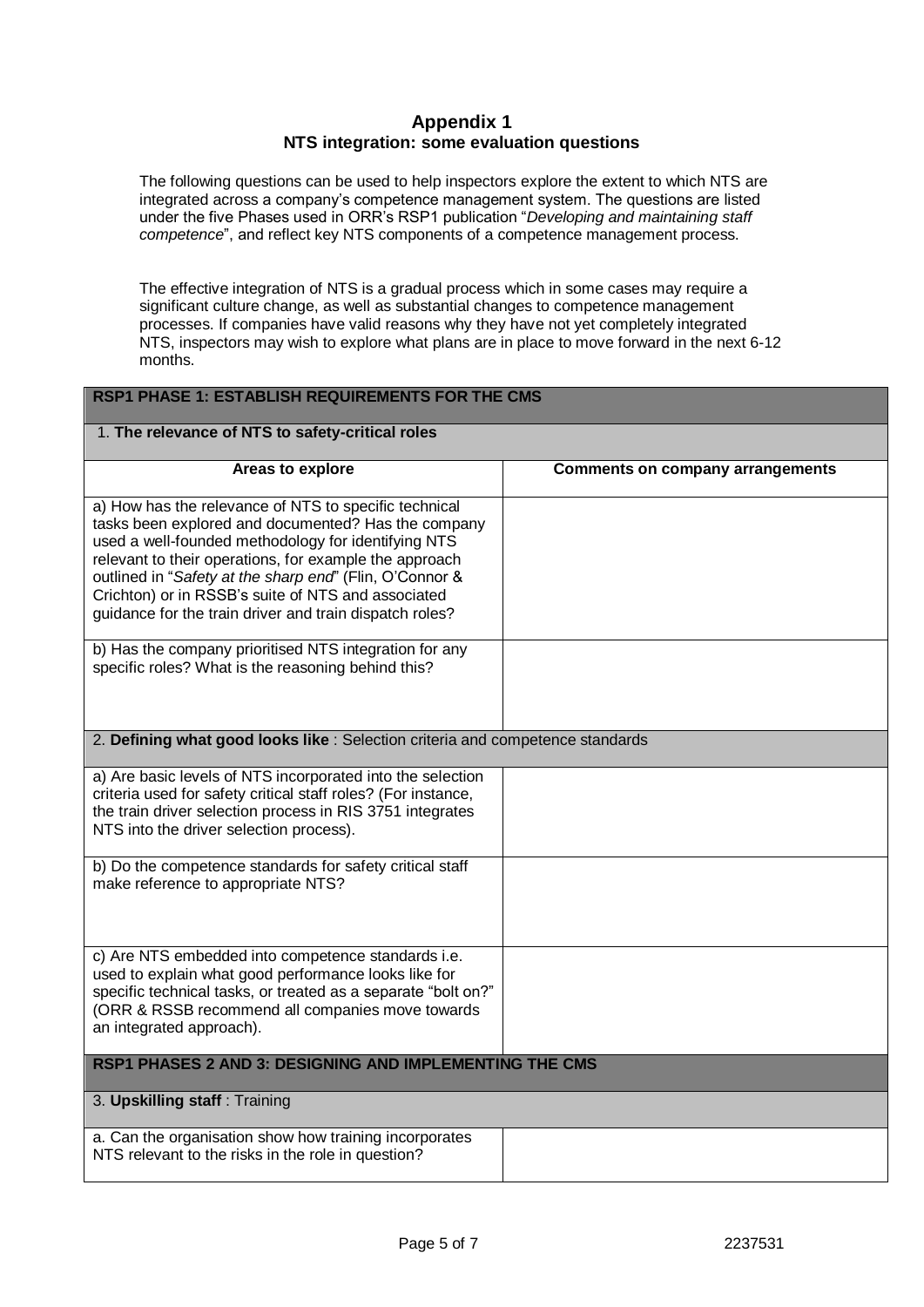| b) Is appropriate NTS training provided to all staff in safety<br>critical roles (including more experienced staff)? Does                                                                                                  |  |
|----------------------------------------------------------------------------------------------------------------------------------------------------------------------------------------------------------------------------|--|
| this include:                                                                                                                                                                                                              |  |
| How NTS can help anticipate, identify and<br>mitigate the risks in their role, including human<br>error?                                                                                                                   |  |
| How NTS support technical tasks i.e. used to<br>explain what good performance looks like for<br>specific technical tasks, or treated as a separate<br>"bolt-on"?                                                           |  |
| On-going training / briefing e.g. highlight risks and<br>how NTS can be used to prevent, manage and<br>mitigate such risks?                                                                                                |  |
| c) Is appropriate NTS training provided to staff (e.g.<br>trainers, assessors, supervisors, managers) involved in<br>managing the competence of staff in safety critical roles?<br>Does this cover:                        |  |
| Effective observation, measurement and feedback<br>on NTS?                                                                                                                                                                 |  |
| How to use behavioural indicators to measure<br>NTS?                                                                                                                                                                       |  |
| Appropriate questioning and feedback methods to<br>support staff development?                                                                                                                                              |  |
| That the appropriate NTS culture is not using NTS<br>in isolation as a pass/fail criterion, or as a means<br>to "blame" staff - a certain amount of human error<br>is inevitable.                                          |  |
| d) Is training delivered by enthusiastic, knowledgeable<br>facilitators who engage with delegates, drawing on their<br>delegates' existing skills and knowledge?                                                           |  |
| e) Which other, if any, methods has the company used to<br>raise staff awareness of the role of NTS in managing risk<br>(e.g. company magazines with case studies, case studies<br>discussed on safety briefing days etc)? |  |
| RSP1 PHASES 4 & 5:                                                                                                                                                                                                         |  |
| 4. On-going support : feedback                                                                                                                                                                                             |  |
| a) Does the feedback given during assessments include<br>how NTS can help explain positive or negative technical<br>performance?                                                                                           |  |